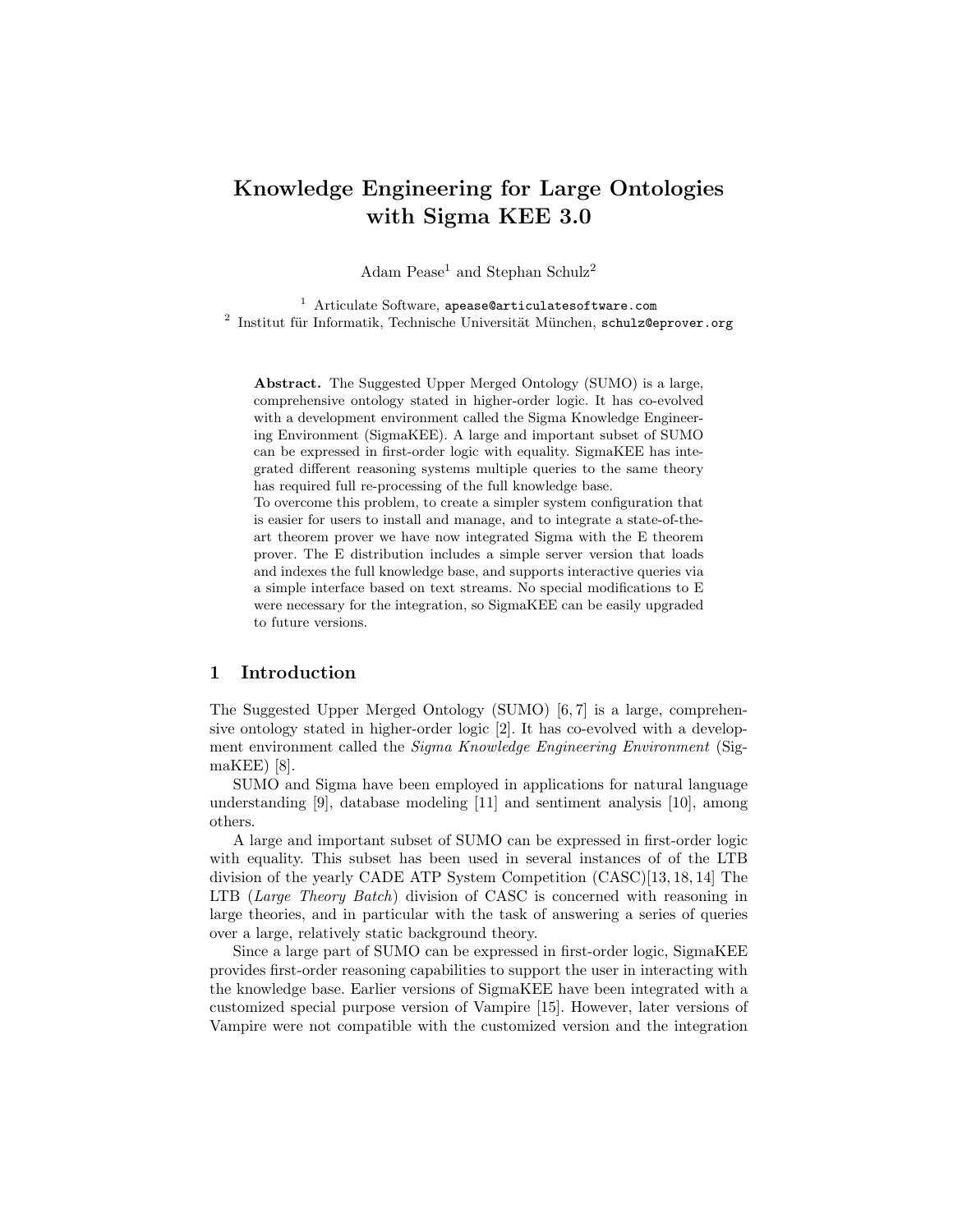interface with SigmaKEE. As a consequence, Sigma did not have access to the latest deduction technologies.

An interim measure has been integration with the TPTPworld environment [22] that supports remote access to the entire suite of theorem provers competing in CASC, also adding facilities for generating explicit proof objects even with provers that do not natively have that capability. In recent years, an initial integration has also been done for the LEO-II higher-order logic prover [1]. However, both approaches require re-processing of the full ontology for each query, and thus result in significant overhead, resulting in noticeable delays even for simple user queries.

To overcome this problem, to use the latest first-order theorem proving technology, and to create a simpler system configuration that is easier for users to install and manage, SigmaKEE 3.0 now integrates the well-known theorem prover E [16, 17]. The E distribution includes a simple server version that loads and indexes the full knowledge base, and supports interactive queries via a simple interface based on text streams. No special modifications to E were necessary for the integration, so Sigma users will be able to upgrade to successive versions of E as they are released.

## 2 Architecture and User Interface

Sigma is a Java and JSP system that typically will run under the Apache Tomcat web server. It consists of a set of tools integrated at the user level by an HTML interface. These include:

- translation of theories to and from THF, TPTP, SUO-KIF, OWL and Prolog formats
- mapping theories to other theories based on similarity of terms names and definitions
- structured browsing of hyperlinked and sorted theory content, include treestructured presentation of hierarchies
- natural language paraphrases of theories in many different languages
- structured browsing of WordNet [4] and Open Multilingual Wordnet [3] and their links to SUMO
- various kinds of static analysis tools for theories, as well as structured inference using theorem proving as a client, that attempts to find theory contradictions

The core of the system consists of data structures to manage knowledge bases, their constituent files, and the statements contained in the files. Analysis, display, natural language processing and inference components have been added incrementally around the common data structures. In particular, the facilities to handle TPTP input and output, and integration with the TPTPworld environment were added to support development for the CASC competition. Sigma is an Integrated Development Environment for ontologies in the same sense Eclipse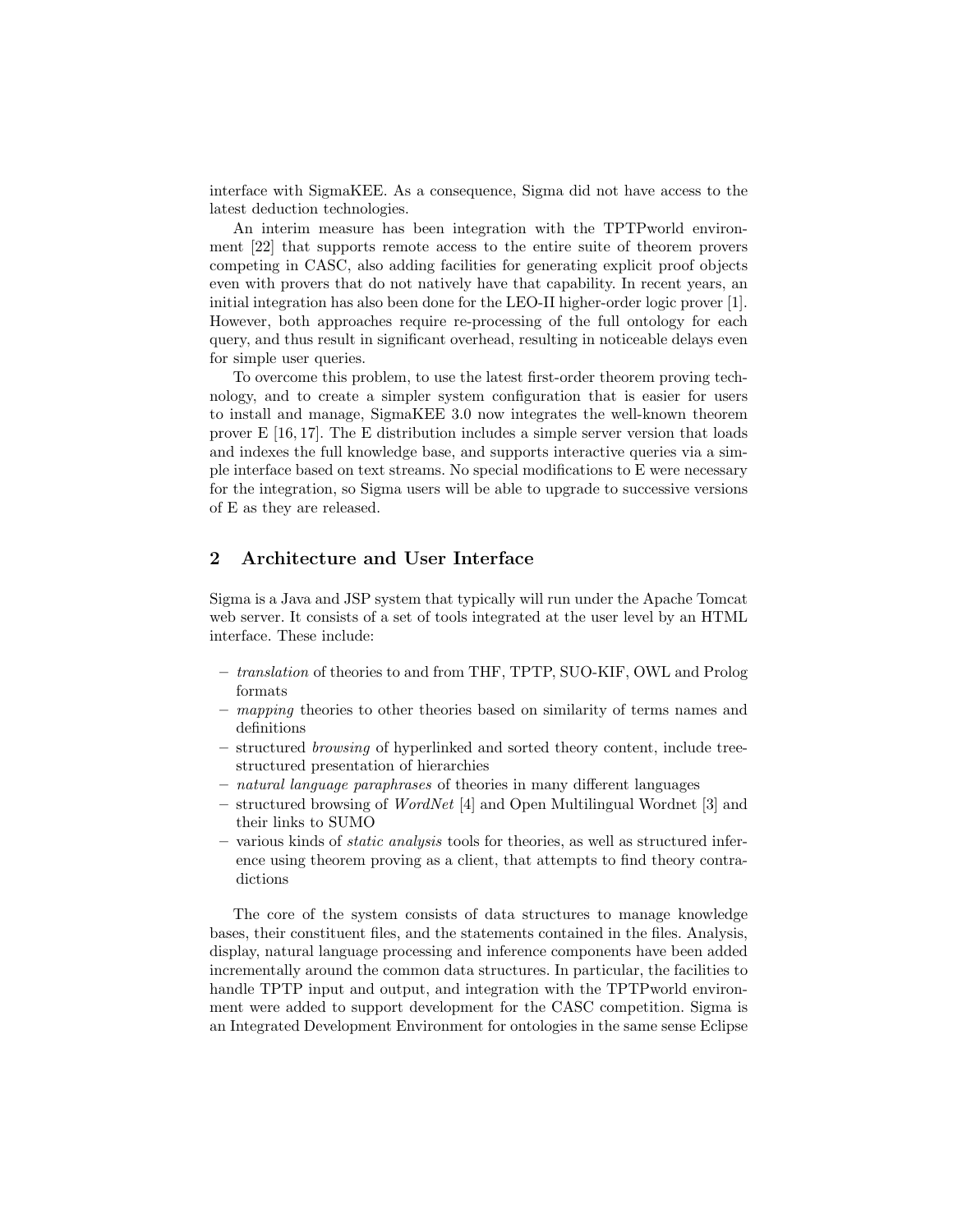is an IDE for Java programming. While actual development of theories is performed in a text editor, a suite of tools assists in the process of developing text files of SUMO-based theories and a typical development process involves having both Sigma and a text editor running, and the developer frequently switching attention between the two.

By integrating E into Sigma, SUMO developers can more rapidly test new theories for consistency, as well as applying them in applications involving automated deduction. Sigma supports a hyperlinked proof output that links steps in each proof to display of the statements from which they are derived.

Users interact with Sigma via a web browser. The user interface is straightforward, consisting of a window in which queries or statements are made in SUO-KIF format, and hyperlinked proof results, which are similar to a standard textbook proof. Steps in the proof are presented along with a brief justification of how they were derived, whether directly asserted to the knowledge base, or derived via rules of inference from previous steps.

In a typical workflow, a user writes theory content in a text editor and periodically loads the file into Sigma. He will frequently use the Sigma browsing tools to inspect other portions of SUMO, for example, to find useful relations and classes to help model the knowledge of the task at hand, or simply to check relation argument orders or argument types. The user can pose queries to E to test the coverage of the new theory content. Debugging a query that doesn't yield an answer often involves breaking down a complex chain of reasoning into smaller and simpler steps, adding knowledge to complete elements of the chain and gradually building up to the full line of reasoning desired. This will involve running queries, checking proofs of lemmas, checking existing portions of SUMO to see if knowledge that might be assumed present is actually present, and in the desired form. Based on iterations of this process, the user will keep adding new statements to a theory in a text editor until the modeling or application task is complete. In typical usage, this development process is broadly quite similar to modern programming, just that the language is strictly declarative, rather than functional or procedural, and therefore the analysis and development tools themselves are different. But the cycle of development in a text editor, use of analysis, browsing and debugging tools, then further editing or development of the "program" is a familiar one.

### 3 SigmaKEE/E integration

SigmaKEE has been integrated with  $E$  1.8[16, 17]. E is a powerful equational theorem prover for full first order logic with equality. It has a number of features that make it an attractive choice for this integration:

– E supports the TPTP standards for input and output. In particular, it reads specifications and writes proof objects in the TPTP-3 language [20] and uses the SZS result ontology [19] to signal success or failure of a proof attempt. Thus, the main interfaces are well-defined and results are easy to parse.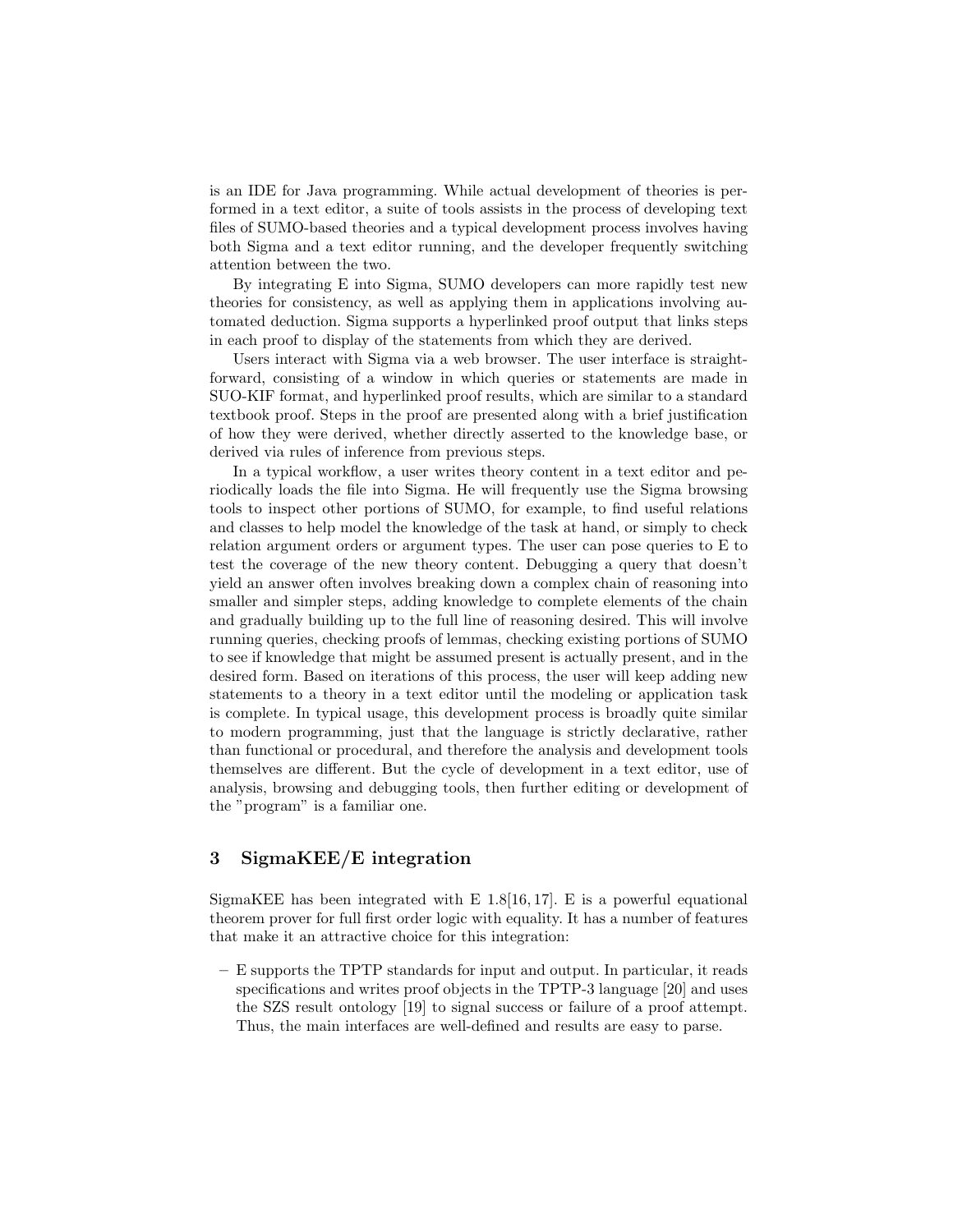

Fig. 1. Main architectural components and data flows of SigmaKEE with respect to the deduction component

- As of version 1.7, E support the proposed TPTP answer standard [21]. It can report one or multiple answers to queries, i.e. instantiations for top-level existentially quantified variables in the conjecture that make it true. This is particularly valuable for query-answering.
- With version 1.8, E can generate and print checkable proof objects with barely measurable overhead [17]. The proof objects make logical dependencies obvious, and can also help to debug the ontology, in particular by identifying inconsistencies.

In addition to support for well defined I/O standards and fast proof generation, E also provides a prototypical implementation of deduction as a service. The e\_1tb\_runner control program in the E distribution supports the efficient execution of multiple queries over a static background theory, both in batch mode and in interactive mode. This interactive mode forms the base of the interface between the SigmaKEE core and the deduction system.

On start-up, e\_1tb\_runner reads a specification file that describes the constant background theory, given in the form of files of clauses and formulas in TPTP-3 syntax. This initial knowledge base is indexed with a bi-directional index from formulas to function symbols and vice versa. Moreover, various statis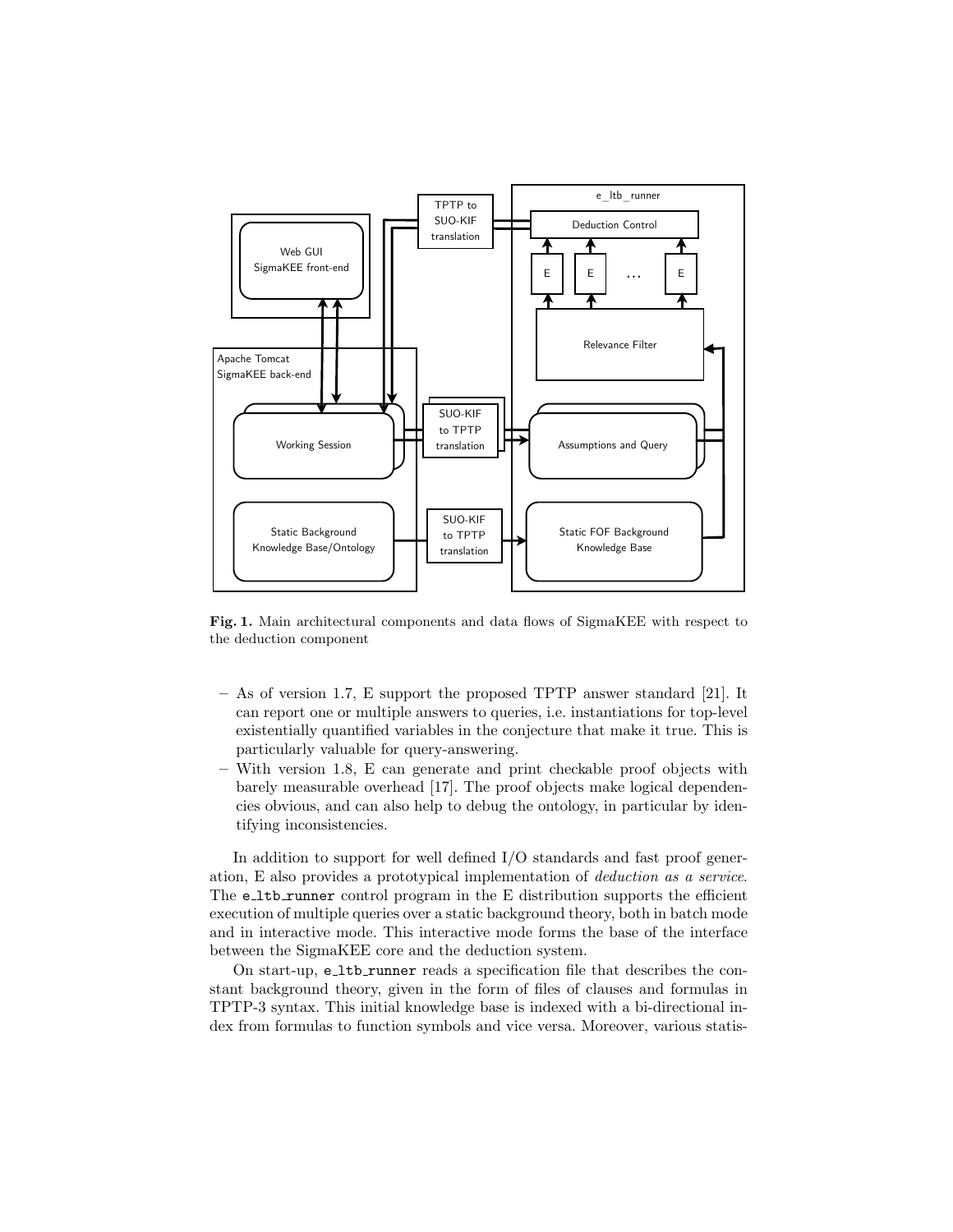tics on the distribution of function symbols in the knowledge base are computed. These pre-computed indices and values allow the efficient application of a parameterized variant of the SInE algorithm [5].



Fig. 2. Language transforms

The program then enters interactive mode and reads input from the user via stdin. Users can provide additional formulas, either directly or by specifying TPTP input directives to load axioms from files. Typically, a query consists of a number of additional assumptions and a conjecture (or question, if answer instantiations are desired). These formulas are temporarily integrated into the knowledge base and the indices are updated in a way that allows for the efficient retraction of the formulas and resetting of the indices. When the user indicates that the current specification is complete, e\_1tb\_runner runs various different relevancy filters over the extended knowledge base and extracts a number of individual proof problems, each of which contains the conjecture or query and a number of potentially useful axioms. These are handed to different instances of E in automatic mode. If one of the instances finds a proof (or a counter-saturation), all provers are stopped, and the result,

along with the proof or the derivation of the saturation, is provided back on the standard output channel. If all instances of E time out or hit other resource limits, the proof attempt fails.

Once the job is processed, the additional formulas are removed from the knowledge base and the indices, and the system waits for the next user command.

Figure 1 provides an overview of the integration with SigmaKEE with E. On start-up, the SigmaKEE back-end translates the static ontology into TPTP format. It starts up e\_ltb\_runner in interactive mode, passing the translated ontology as as the background theory. The back-end connects to the deduction component via stdin and stdout.

New knowledge entered by the user is kept in a separate working session. When the user wants to query the knowledge base, the formulas of the current working session and the query are translated to TPTP syntax and provided as a job to e\_1tb\_runner. There, they are added to the background knowledge, the relevance filters are applied, and different instances of E try to find an answer to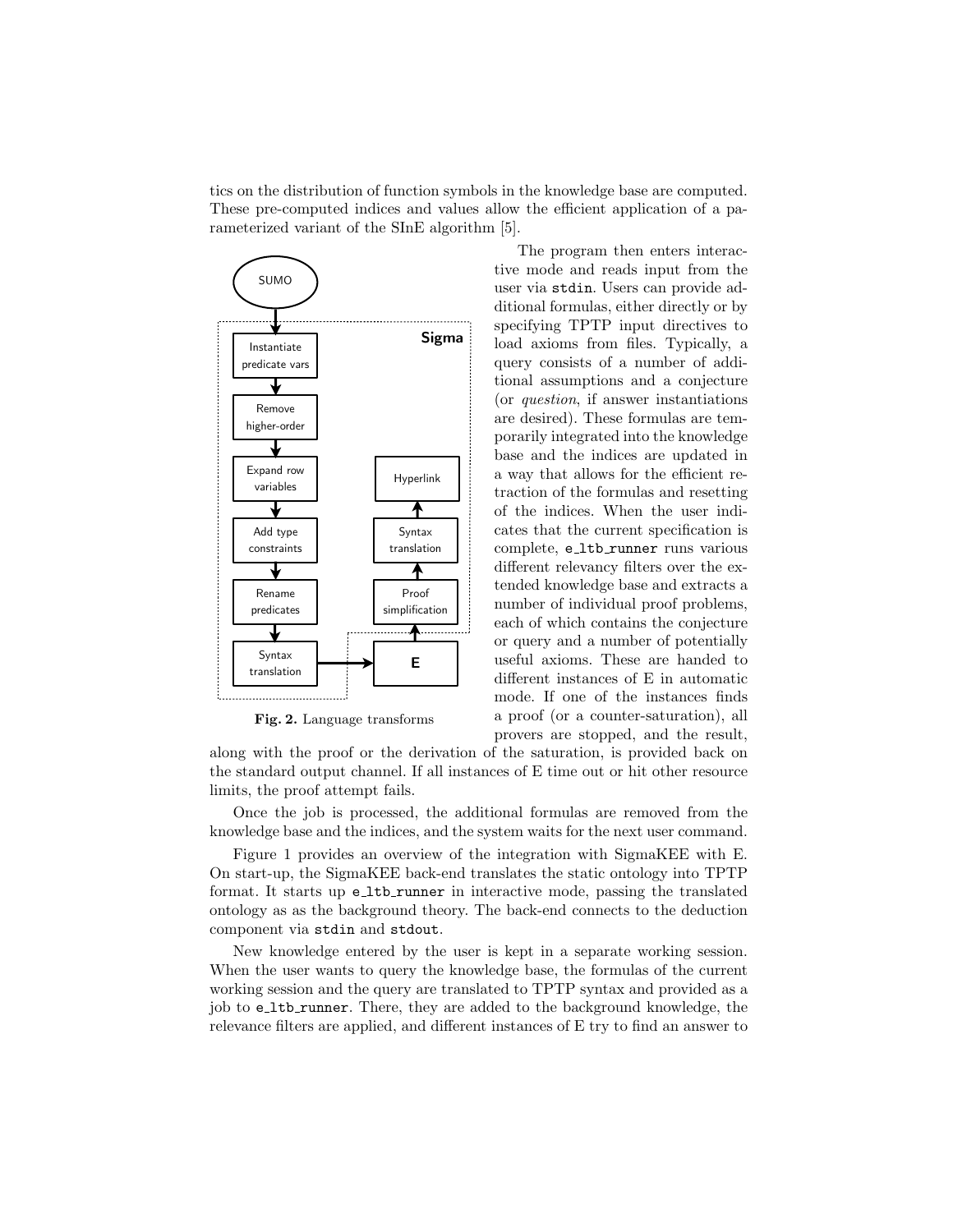the query. If successful, the proof is handed to the SigmaKEE back-end, where it is translated back to SUO-KIF.

Several transformations are required to convert SUO-KIF into TPTP, and to restore the content in the TPTP3 format proofs to their authored SUO-KIF versions, as shown in Figure 2. While these transforms are described in more detail in [7] and [12] a brief overview here may be helpful. First, variables that are in the predicate position in a rule are removed by instantiating every such rule with every predicate from the knowledge base that is applicable. Next, the remaining higher-order logic content that is not expressible in TPTP FOF syntax is removed. Then row-variables, which stand for multiple arguments in variablearity relations are expanded, treating this construct as a macro. SUMO requires type constraints for the arguments to all relations. To fully implement this in a non-sorted logic such as TPTP FOF, we prefix all rules with type constraints. While in TPTP-3 implementations, any symbol identifier can be used either a function symbol of a given arity or a predicate symbol of a given arity, SUO-KIF does not share this restriction. Hence, in cases where a symbol is used in more than one role, occurrences of one type are renamed.

Lastly, the actual syntactic transform of SUO-KIF, which conforms to LISP S-Expressions is converted to the Prolog syntax of TPTP. Upon return from E, the SZS ontology tags are extracted to provide the overall status of the result. The proof is simplified to removed repeated appearances of the same statement. Answer variables are removed. The syntactic transform is now run in reverse, converting TPTP statements to SUO-KIF. Finally, predicates are returned to their originally authored names.

### 4 Conclusion

Sigma KEE 3.0 brings together a practical development environment for creating expressive logical theories and a leading first order theorem prover. It is a start at providing the same sort of powerful development approach for logical theories that programmers have long enjoyed for procedural and object-oriented development.

SigmaKEE and SUMO offer a development tool suite and a reusable library of content on which to build new theories. All the tools are open source, in hopes of inviting collaboration. E is available from http://eprover.org and as part of the Sigma distribution from http://sigmakee.sourceforge.net.

### References

- 1. Benzmüller, C., Pease, A.: Progress in automating higher-order ontology reasoning. In: Konev, B., Schmidt, R., Schulz, S. (eds.) Workshop on Practical Aspects of Automated Reasoning (PAAR-2010). CEUR Workshop Proceedings, Edinburgh, UK (2010)
- 2. Benzmüller, C., Pease, A.: Reasoning with Embedded Formulas and Modalities in SUMO. The ECAI-10 Workshop on Automated Reasoning about Context and Ontology Evolution (August 2010)